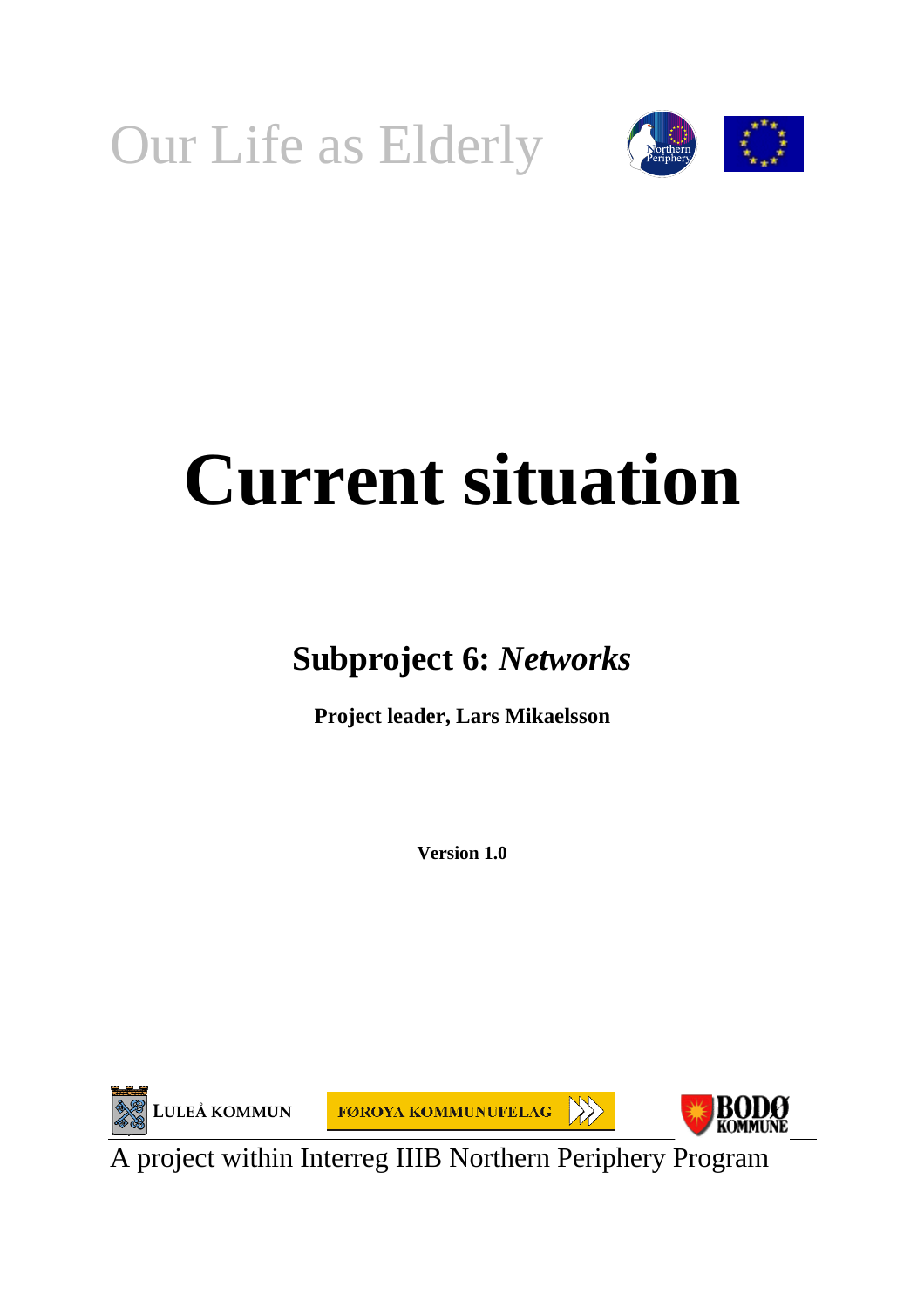|                                        | 3.1             |  |
|----------------------------------------|-----------------|--|
|                                        | 3.1.1           |  |
|                                        | 3.1.2           |  |
|                                        | 3.2             |  |
|                                        | 321             |  |
| $\mathbf{1}$<br>$\mathbf{2}$<br>3<br>4 |                 |  |
|                                        | 33 <sup>1</sup> |  |
|                                        | 3.3.1           |  |
|                                        |                 |  |

#### N**ational contact points**:

#### **Sweden**

*-Lars Mikaelsson,*  [lars.mikaelsson@soc.lulea.se](mailto:lars.mikaelsson@soc.lulea.se) *The Administration of Social service, Development Unit. Luleå municipality,*

**Norway** *-Hanne Eriksen* [hanne.eriksen@bodo.kommune.no](mailto:hanne.eriksen@bodo.kommune.no) *Helse-og sosialavdelingen, Municipality of Bodö,* 

**Faroe Islands** *-Eydun Christiansen eydun@fkf.fo Føroya Kommunufelag*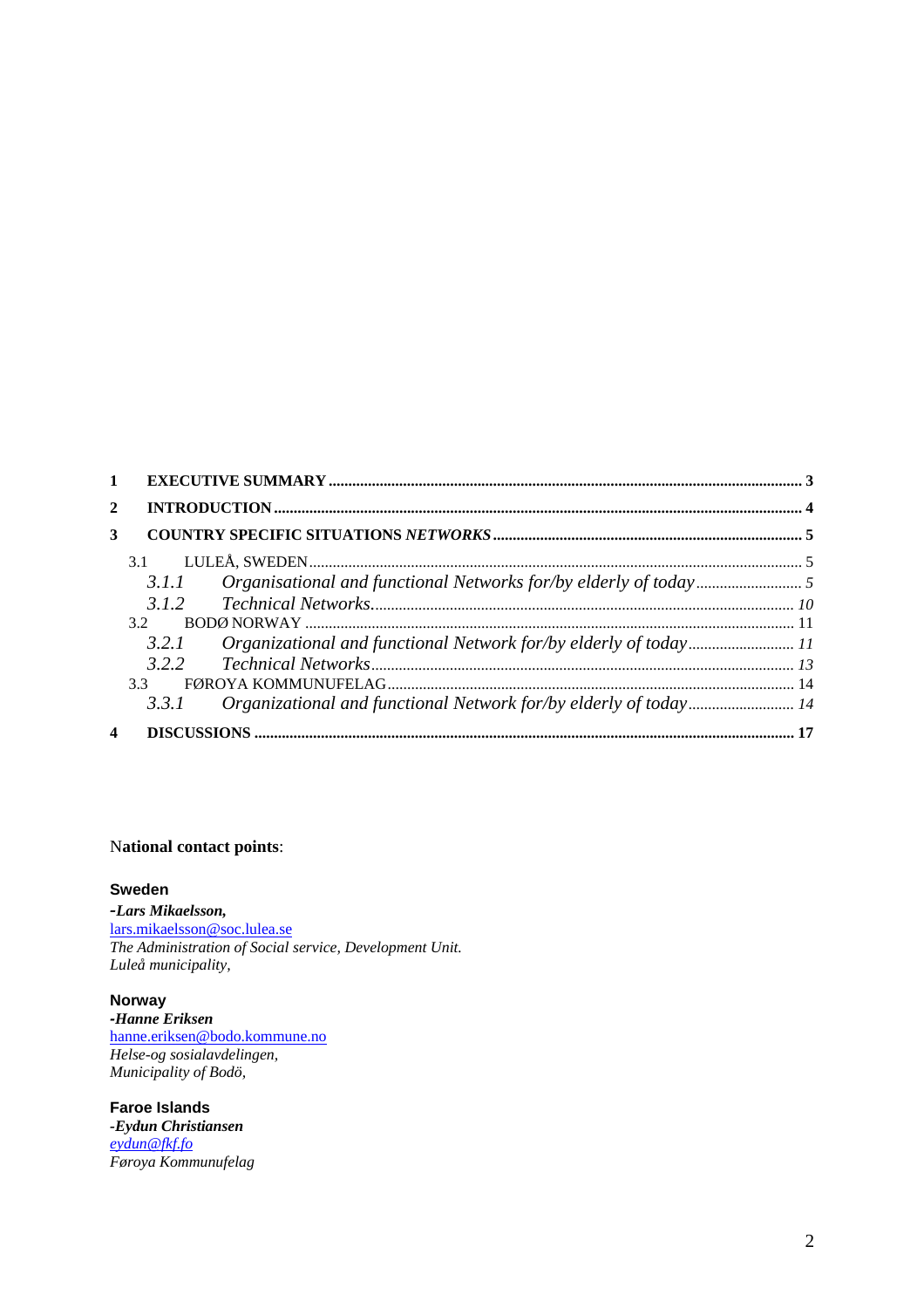## <span id="page-2-0"></span>**1 Executive summary**

Looking at the situation in each country that is participating in this project *Networks* there are similarities but also some differences. The biggest difference is in the Faroe Islands as they still have kept their informality and creative networking in their society. Where in almost all villages there exist meeting places where people come together. In these forums, the members of the local community, in the widest sense of the word, meet to discuss and exchange views on subject of common interest.

In Bodö and Lulea things rely more on the "formal networking" such as pensioner's and other organizations that indeed support elderly people but play more on political and organizational belongings. There is little cross-functional networking between these organisations. In Bodo they have an Activity Centre that plays a role of network creator in the sense of an informal meeting place. This Activity Centre offers rooms, computers, offices, telephones etc. to pensioners from the whole community.

There is very little done in Lulea compared to both Bodo and the Faroe Islands to support the creation of these informal networking situations that is crucial for the pre conditional health of elderly people

The other thing that this report highlights is that in the Faroe Islands there is little technical networking or IT solutions that could help elderly and society. In Bodo there is a strong link to the Senior University, which is indeed a global idea and is present in nearly every European country. Without the above-mentioned Activity Centre, networking would be of great difficulty for i.e., for the Senior University and different pensioner associations. In Lulea there is no Senior University, it is however active in the south of Sweden and is a part of the University of Uppsala.

In Sweden and with no exception Lulea there are a lot of efforts done to create and develop IT systems in the field of medical informatics to extract and present clinically relevant information. In this project these IT systems as networking systems are not our focus and due to this only briefly described.

*DISCLAIMER:* 

*The information in this document is provided as is and no guarantee or warranty is given that the information is fit for any particular purpose. The user thereof uses the information at its sole risk and liability.*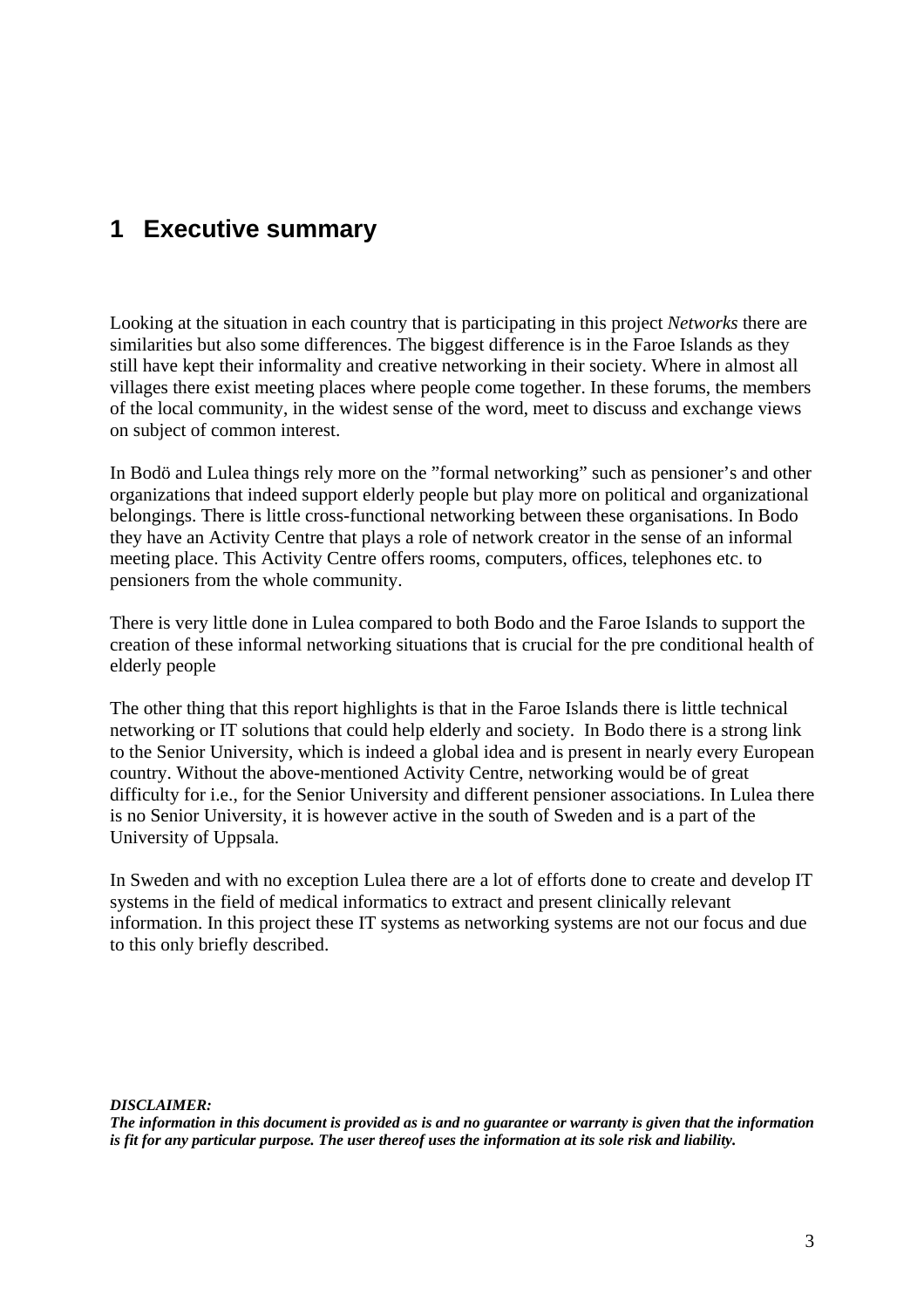## <span id="page-3-0"></span>**2 Introduction**

By using the word " Network", to organize a group of individuals and to describe a work procedure, there is a presumption that the organization is flat, unorganized and where ideas and communications flows that will help the individual to develop. More seldom is networks set in relation to multitude and differentiation or in as a vertical power structure. A lot of times networks are organized as prevalent project methods– or methods for co-operation in groups, this prevents the basic idea of networking. The ambition in networking should be to be a part of and learn as individual and to mobilize and increase ones personal resources as an added value. In this perspective the network can be described as: A number of people, with their own well formulated ideas, purposes and needs to share knowledge, engagement and time to perform.

The *social network* is regarded to be very important for those that are facing changes in working life or family life. There is a desire for "informal" meeting places and cultural activities that could help people that are facing changes. To increase the quality of life for old people as well as for the community in whole we might need to get influences from other cultures to learn new ways to care for the elderly.

The *technical network* will be of importance when it comes to the development of new services and new working methods for the field staff but also for present/future retired elderly persons with IT knowledge as the infrastructure for trans-national/trans-community communication. For many communities and county counsels the infrastructure plays an important role for to keep up the dialogue with their citizens and to support their Egovernment initiatives.

The demographic trends: An ageing population will be demanding more of our public administrations, but public administration will have to do with fewer employees. And these demographic trends will not make it easier for the public sector to withhold a position as a competitive employer to attract a new generation of employees.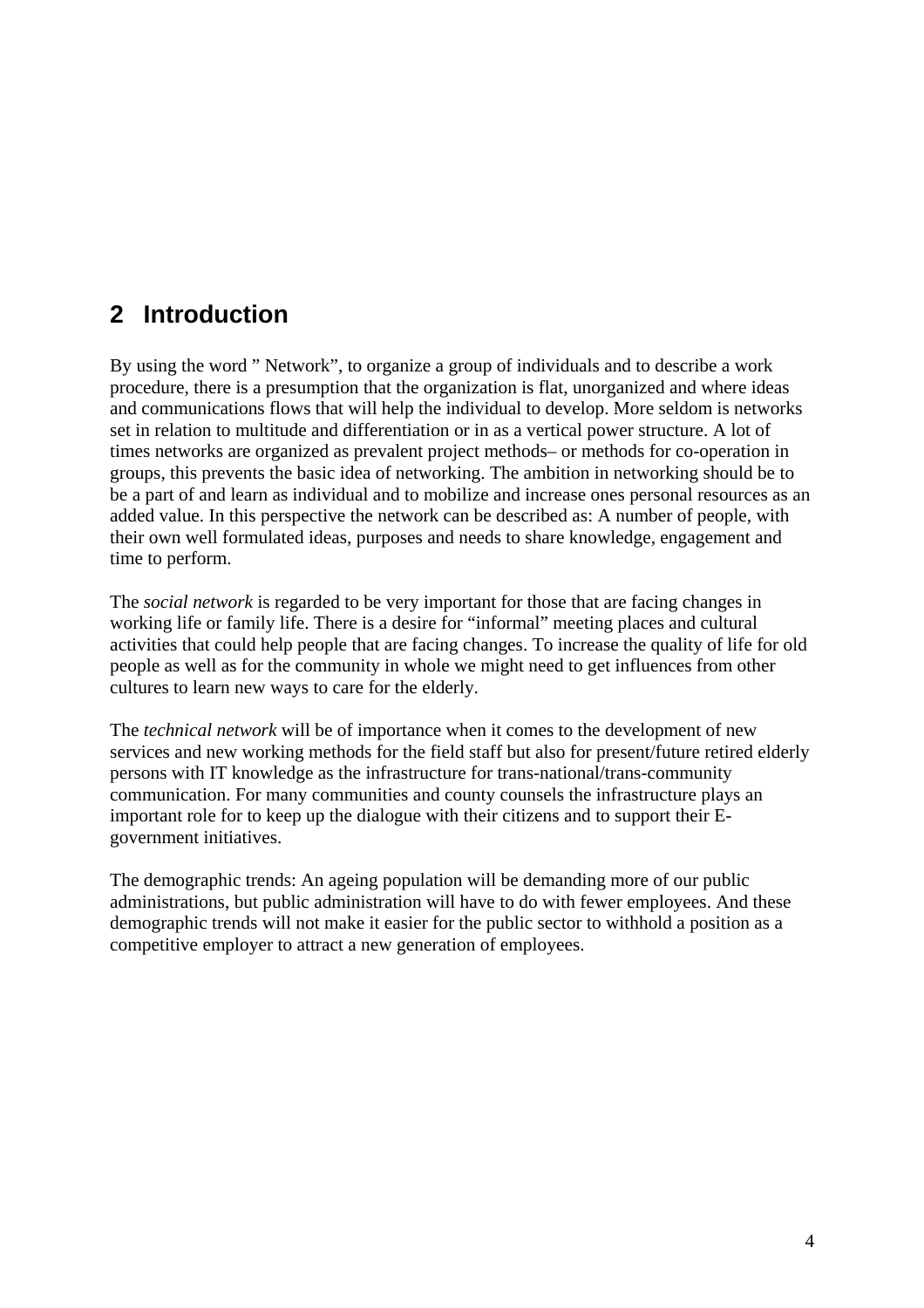## <span id="page-4-0"></span>**3 Country specific situations** *NETWORKS*

#### **Project leader Networks:**

Mr Lars Mikaelsson The Administration of Social Service, Development Unit, Luleå Municipality**.**  E-mail: lars.mikaelsson@soc.lulea.se Telephone: +46-(0)70-5894536

## *3.1 LULEÅ, SWEDEN*

As of today somewhat over 17% of the Swedish people are 65 years or older, this will increase and has been calculated to reach around 25% in year 2030. Swedish people have not only had a tendency to live longer they have also been a lot healthier in old age. This trend however is slowly changing and the average time of living for women does not longer increase and the health condition for men in the age groups  $77-84$  has decreased.<sup>1</sup> With this in mind work for promotion of health in old age is of great importance and, as in the abovementioned report, for to have stronger focus on preconditioned health service and not only look at factual healthcare and care.

Our Life as Elderly will through the sub-project "Network" focus on the conditions of pre health service and the importance of social, cultural, professional and personal networks in elderly care and how to meet the future wishes and demands from these age groups.

#### **3.1.1 Organisational and functional Networks for/by elderly of today**

Organizational and functional Networks as described in the introduction text do not exist in the municipality of Luleå as independent structured networks for preconditioned health service. There are though lots of associations directly or indirectly linked to elderly people that can be regarded as informal support and activity networks for this target group. One of the strongest linked associations are the pensioner associations, there are 23 local associations in the municipality of Luleå from SPRF, SPF, PRO and KPR witch are considered the largest.

#### Sveriges pensionärers riksförbund (SPRF)

SPRF is Sweden's oldest organisation for pensioners, established in 1937, SPRF is a politically and religiously independent organization and has app. 55.000 members in Sweden. SPRF, former the *association for state employees,* was changed in 1994 to become an open association and as a result their name was changed to SPRF. There are more than 90 local clubs all over Sweden. In Luleå there are app.900 members registered.

<span id="page-4-1"></span> <sup>1</sup> folkhälsoarbete for äldre – varför och hur, statens folkhälsoinstitut 2003:63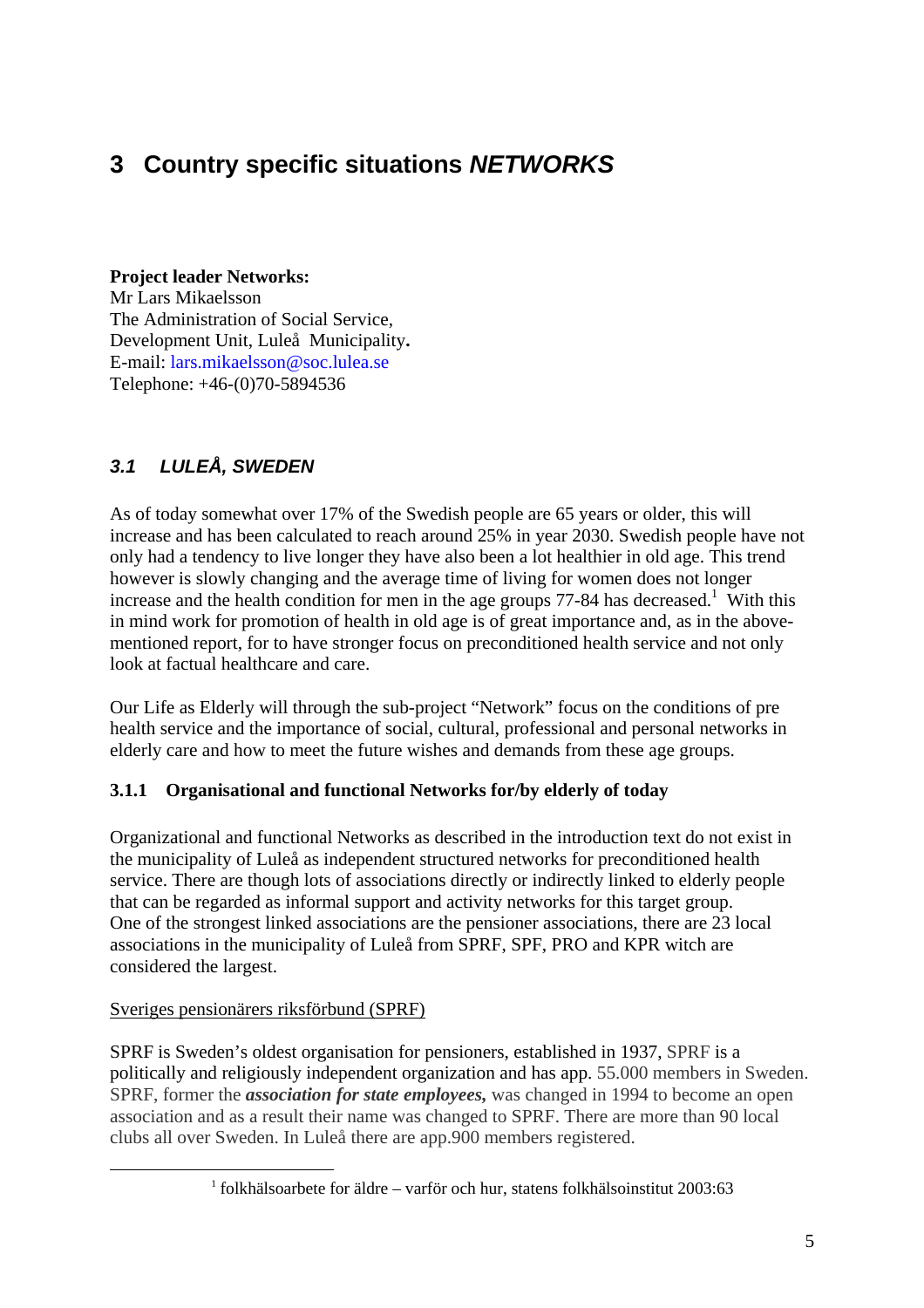SPRF main interest is to monitor changes and to try and look after their members' rights and benefits. SPRF also runs extensive programs to increase contacts and co-operations between their members.

Example of areas of interest:

#### **Pensions**

working for index-linked and improved pensions working for improvement for low income pensioner's working for increased housing allowance for pensioner's and lower taxation on housing

#### **Elderly care**

educate and train members locally to inform and guide members of rates/duties monitor primary care and community care initiatives run health project initiatives run activities for members

#### Sveriges pensionärsförbund (SPF)

SPF is Sweden's second oldest organisation for pensioners, established in 1939. At the beginning of the  $21<sup>st</sup>$  century SPF counts app. 228 000 members. The majority of the members are 65 years and older – the normal retiring age in Sweden being 65 – but membership is available to persons retiring before 65. SPF is a politically and religiously independent organization.

SPF acts, at various political levels, to promote beneficial treatment of issues related to the elderly. Being represented on the Pensioners' Advisory Committee appointed by the Ministry of Health and Social Affairs, SPF - though itself un political - has an opportunity to influence politicians and other decision-makers at the highest level. This Committee, where Sweden's five Pensioner Associations are represented, meets 3-5 times a year. A variety of questions of importance to the elderly are dealt with, for instance pensions, health care, medication issues, housing, transportation services, etc.

At the regional and local levels, SPF influences politicians through the County Pensioners' Advisory Councils and the Municipal Pensioners' Advisory Councils. In the former, issues mainly related to health care are in focus. These are, for instance, the increasing health care costs and the insufficient number of medical doctors in certain areas. In the latter, a larger variety of matters is covered, such as localization of shops, adaptation of homes to the needs of the elderly, security measures in and around the homes, public transport, recreational and educational programs, etc.

As a member of SPF you belong to a local club - there are app. 900 of them, all over Sweden! The functions of the Club are two-fold:

- 1. To inform its members about ongoing activities and decisions taken within the sphere of interest to retired people (pensions, health care, housing, transportation services, etc.) and to suggest appropriate action to be taken.
- 2. To organize activities, indoor and outdoor, for the mental and physical benefit of its members, such as:
	- Cultural events (visiting museums and art exhibitions, attending concerts, choral singing, inviting authors to lecture, sign books, etc)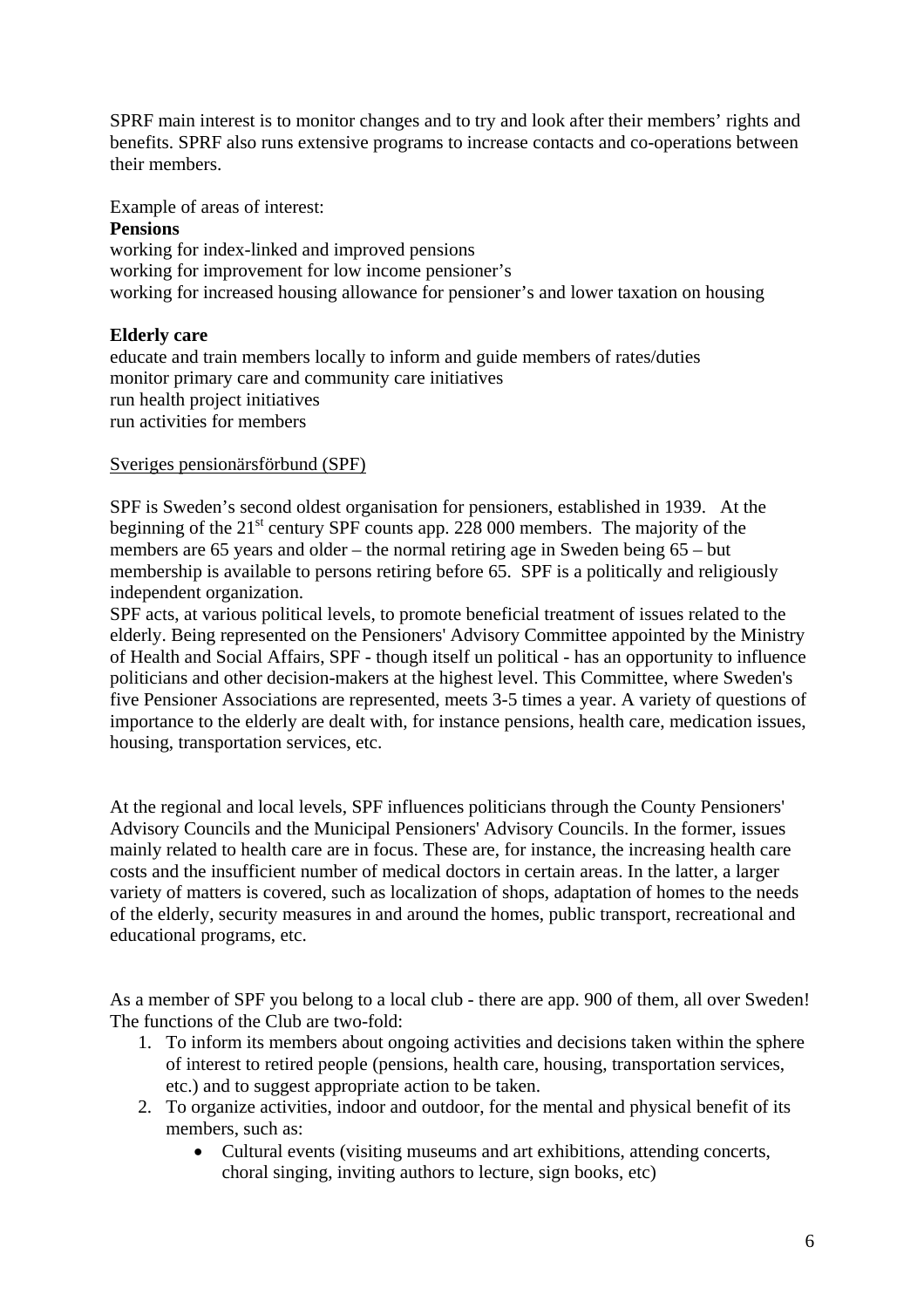- Sport events (golf, bole, skiing, orienteering), international dances, etc.
- Travel, domestic and abroad

SPF has 5 391 Members and have 22 local clubs in the district of Norrbotten.

#### Pensionärernas riksorganisation (PRO)

The National Organization of Pensioners, PRO, is the largest association for pensioners with 380 000 members from 26 districts registered. One of these districts is Norrbotten, this district has 79 local associations ( 15 situated in Luleå ) and 18 380 members. ( 4200 in Luleå.)

At the regional and local levels, PRO influences politicians through the County Pensioners' Advisory Councils and the Municipal Pensioners' Advisory Councils. In the former, issues mainly related to health care are in focus. These are, for instance, the increasing health care costs and the insufficient number of medical doctors in certain areas. In the latter, a larger variety of matters is covered, such as localization of shops, adaptation of homes to the needs of the elderly, security measures in and around the homes, public transport, recreational and educational programs, etc.

As a member of PRO you belong to a local club - there are app. 1 550 of them, all over Sweden! The functions of the Clubs are more or less the same as SPF:

- To inform its members about ongoing activities and decisions taken within the sphere of interest to retired people (pensions, health care, housing, transportation services, etc.) and to suggest appropriate action to be taken.
- To organize activities, indoor and outdoor, for the mental and physical benefit of its members, such as:
- Sport events (Qi Gong, gymnastics, walks, bowling), Senior dance, line dance, etc.
- Travel, and sightseeing

#### Kommunala pensionärsrådet (KPR)

#### (Municipal Pensioners' Advisory Councils)

In the Municipality of Luleå there are app. 11 000 persons aged 65 years or older. The Municipal Pensioners' Advisory Council acts as a body to which a proposed measure is referred for consideration by all pensioner associations and political parties. 15 members and 15 substitutes compose this advisory counsel, the pensioner associations elect nine and six are elected through politics.

#### **(Excerpt from the regulations for the Municipal Pensioners Advisory Councils.)**

The Municipal Pensioners' Advisory Council acts as a body to which a proposed measure is referred for consideration by all pensioner associations and political parties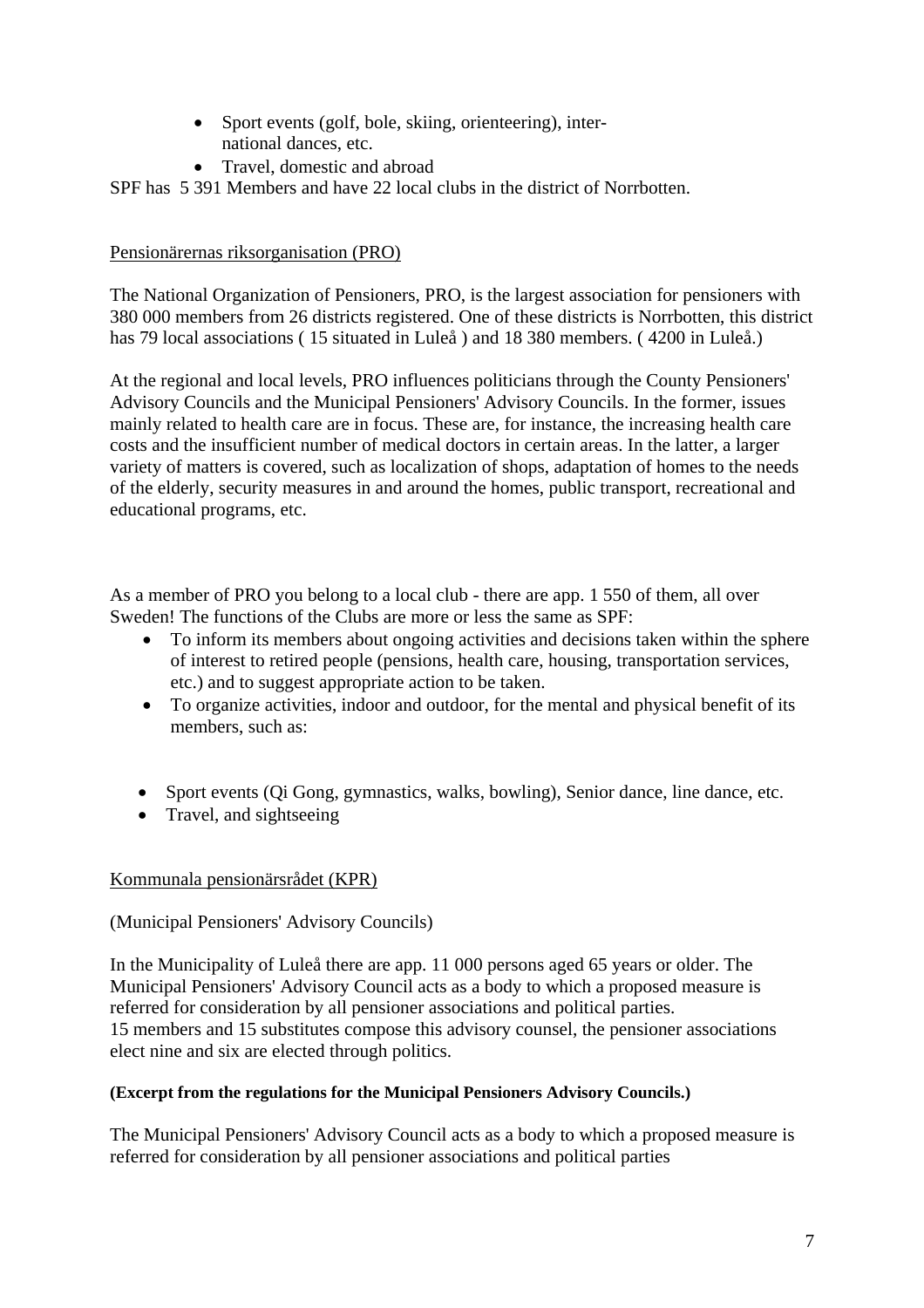#### **Purpose**

To strengthen involvement of elderly, and to ensure their influences in issues concerning them To participate in and give advice when purchase care services

To initiate and raise questions that concerns elderly in committees and central government. To act as a forum for opinions and knowledge sharing

#### **Others**

Other associations and public bodies that serves as informal support and activity networks for the elderly in the Municipality of Luleå

#### Non-profit and sports associations

In Luleå there are numerous sports and non-profit associations that serve as contact points and activity centres for elderly people. They function as strong age integration associations as well as pre conditional health policy makers as they in many ways activate people in all ages.

#### The Red Cross

The Swedish Red Cross is the country's largest humanitarian volunteering association with app. 300 000 members. The foundation of their activities are their local and regional presence, there is app.1500 local and regional organizations around the country. The Red Cross serves as a complement to the regular safety net of the society. The work is based on volunteering and peoples interest in the support and engagement to and for the Red Cross.

One of the Red Cross's fundamental pillars in Sweden is their social support work. The Red Cross offers human support for akin to old, sick and handicapped in need as a complement to regular society support. . Volunteer friend visitors and support persons visit homes and institutions to bring recreation to the lonely and people in poor health, to listen and to help in small duties. Volunteers are also needed to support immigrants and prisoners. Many branches also organize recreational activities for the elderly and handicapped. Since the 1960's the Red Cross is represented as support units at different hospitals in Sweden, their main duty is to give support to elderly people and to help them in their contacts for medical care.

Though in Luleå their humanitarian activity is less active, here they only have telephone support for emergency.

#### Migrants and Minorities

The Municipality of Luleå has an agreement with the Swedish Migration Board to accept 120 refugees annually. For this purpose an organization is set up by the Municipality, this organization will help and guide them in their integration phase. Along with basic support in accommodation and service Invandrarservice also help the refugees through a host family network. This is a good way to integrate and help these that come to Sweden without their own families, it is however important that the refugees themselves are positive to this arrangement.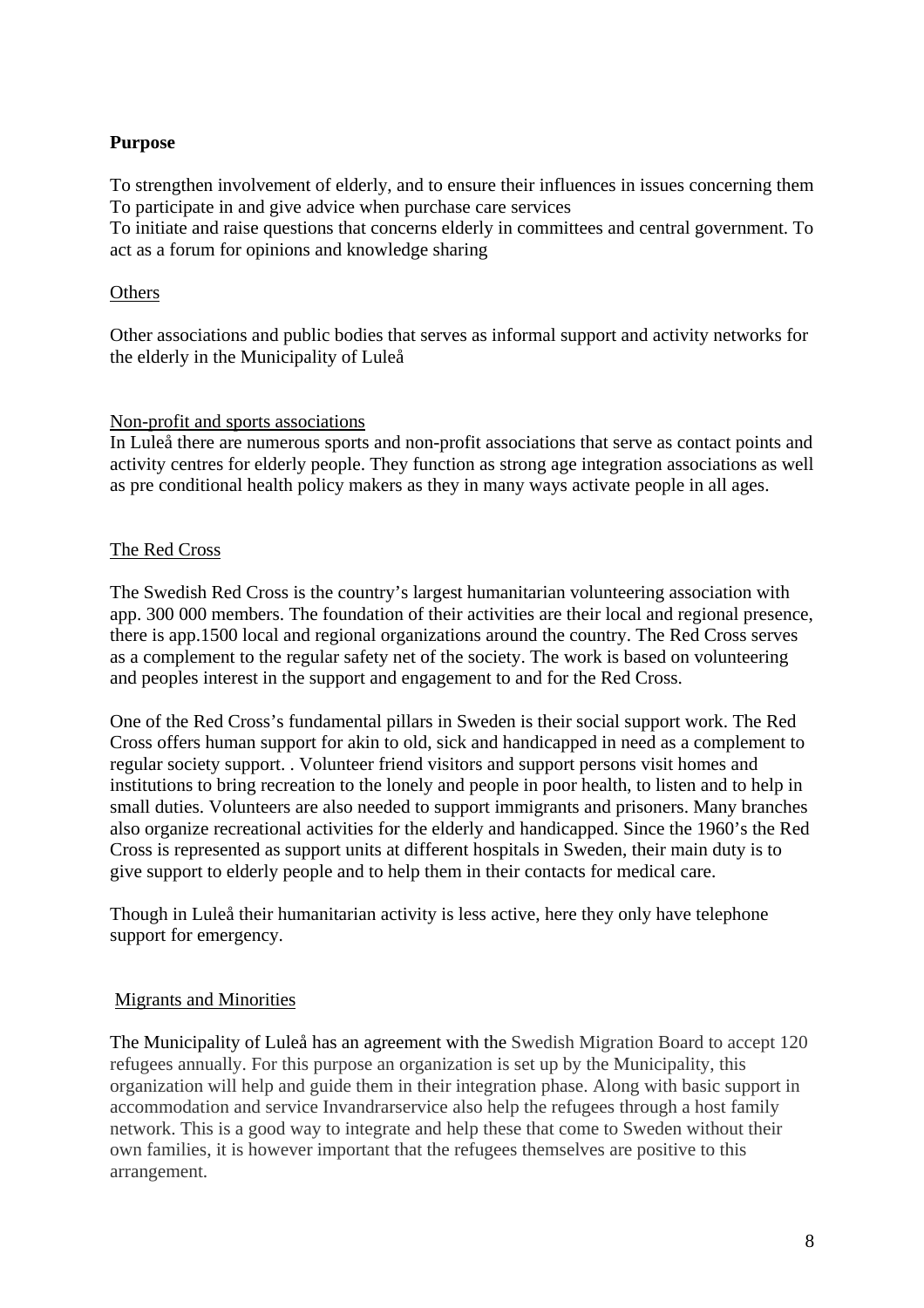An important part of the integration is also at the compulsory Swedish language courses that are held by Komvux, here contacts are initiated with both between Swedish and non-Swedish people in a more informal way. As this group of cultural diversity grows they are an important resource in the future care of our elderly.

#### Religious institutions.

Religion connects our individual existence with a wider and deeper reality. It aims to touch some of the deepest and most powerful values in the human spirit. Today, religious institutions fulfill many roles within the community - as civic centers, day care centers. In Luleå as well as in any other parishes most churches have persons in service either employed or on a volunteer basis that act as a Diakons, their primary tasks are to act as the contact point for their congregations as counselors and spiritual care for people in need.

#### Trade and Industry associations

**Luleå Näringsliv AB** is a development agency with a purpose to stimulate growth through development of existing and future businesses, run development projects and actively work for to help new business. The company shall, as a unique authority, co-ordinate resources within the local industry, Luleå municipality and Luleå technical University to enable a growing Industry. For to be successful in this work, different advisory boards have been set up.

Their strategy is to:

Identify present and future areas of growth

Work for increased attractiveness for new businesses

Initiate and participate in market activities.

The increase in locally owned companies

Improve and develop communication with these companies

Through proactive actions create conditions for the development of existing and new businesses.

**The Federation of Private Enterprises** in Sweden, Företagarna for short, is a nongovernment organization for entrepreneurs and business owners.

55 000 owners of small and medium sized private enterprises are members in Företagarna. Företagarna also encompasses an additional 25 000 small businesses through 30 affiliated trade associations. In total Företagarna represents 80 000 businesses with some 450 000 persons employed. That means that roughly every tenth business in Sweden is a member in Företagarna or one of its trade associations. Together these companies employ a little more then 16 percent of the total workforce in private employment.

The overall aim of Företagarna is to improve the climate for entrepreneurs through lower taxes, less bureaucracy, an improved venture capital market, and an effective labor market. The two main tasks of the organization are to give advice and service to members, and lobbying.

Företagarna is represented in public commissions and presents its views on committee reports and directly to politicians and official authorities.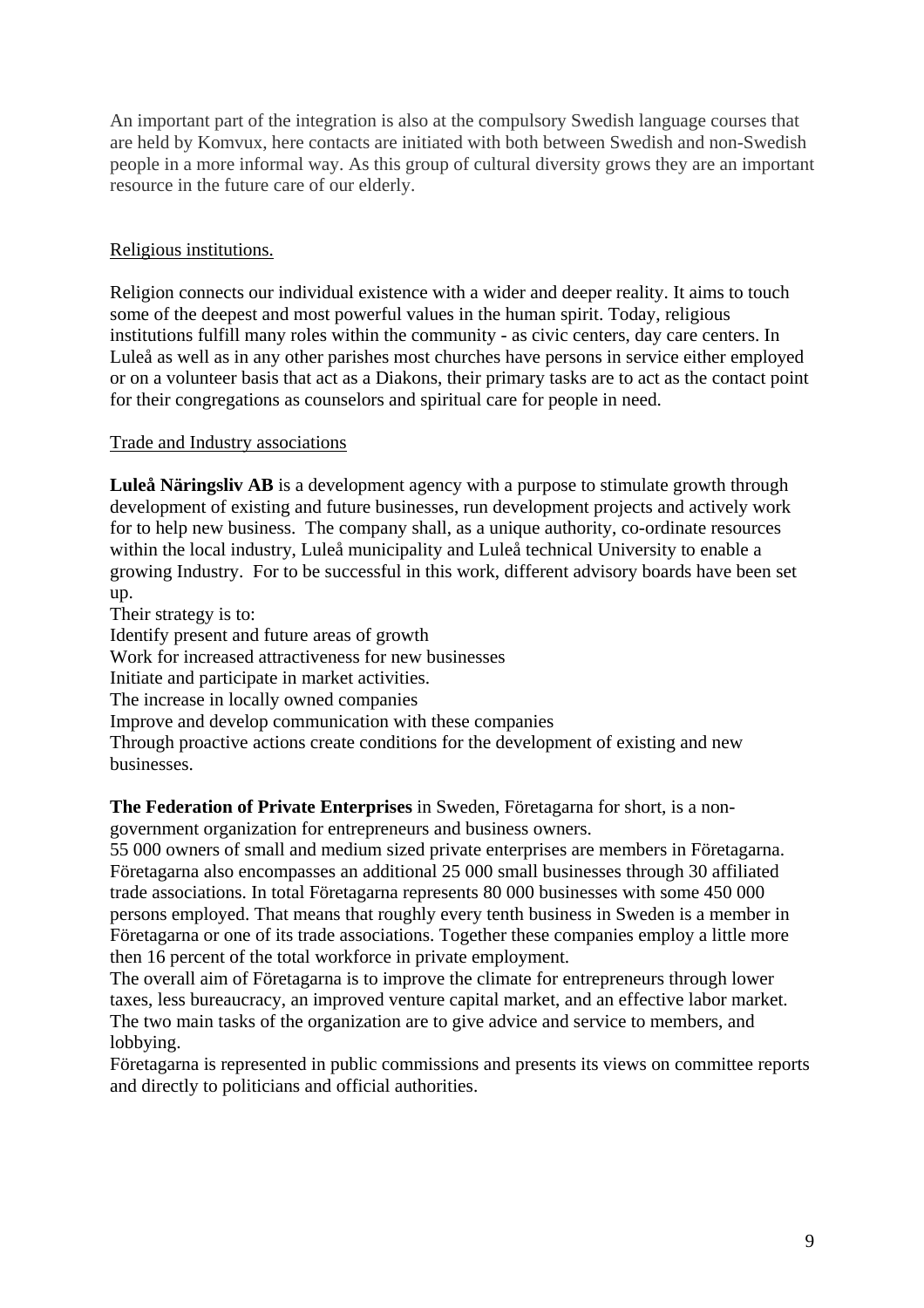#### <span id="page-9-0"></span>**3.1.2 Technical Networks.**

The overall purpose of most IT-systems that are developed in the field of medical informatics is to extract and present clinically relevant information. Methods to attain new types of information are continuously being developed and are increasing rapidly. This development has led to a situation where we are at risk of drowning in the in information. Efficient solutions of this problem will be crucial components in future health care. Many of these initiatives are welcome from the employee's point of view but might be seen as a threat to personal **i**ntegrity by those receiving care or their relatives.

One specific e-Home Healthcare project in Luleå at the moment is an Interreg 3 project with partners from Sweden, Finland and Norway. This project with it's common basis of trials to solve the problems of getting updated information on the present situation of the care of home health care clients, services and security situation in a right place and at the right time. By mapping the needs of the elderly living at home and by developing and testing the solutions of *mobile information transmission* in the North Calotte region these trials will give the home health care professionals, the staff, clients and their immediate family members empowerment and competence.

The current need among all healthcare (and home care) professionals in Luleå/Boden is for relevant, accurate and up-to-date information to be available to the right person in the right location at the right time. Various solutions to this need lead to the idea of a flexible system which has mobility, a comprehensible client interface, freedom of movement of data and acceptability by the people using it. In order to realise the development of this kind of system, all participants in the home care process are to be identified and involved: this includes healthcare professionals, administrators and customers of the service (and their relatives). This trial aims, in a field application, to integrate and test various *existing* systems into the home care service, including data storage and transfer, client interface and mobile data transmission tools. Existing systems like "Time care", "MEDDIX" and "Smith" data storage/updating system.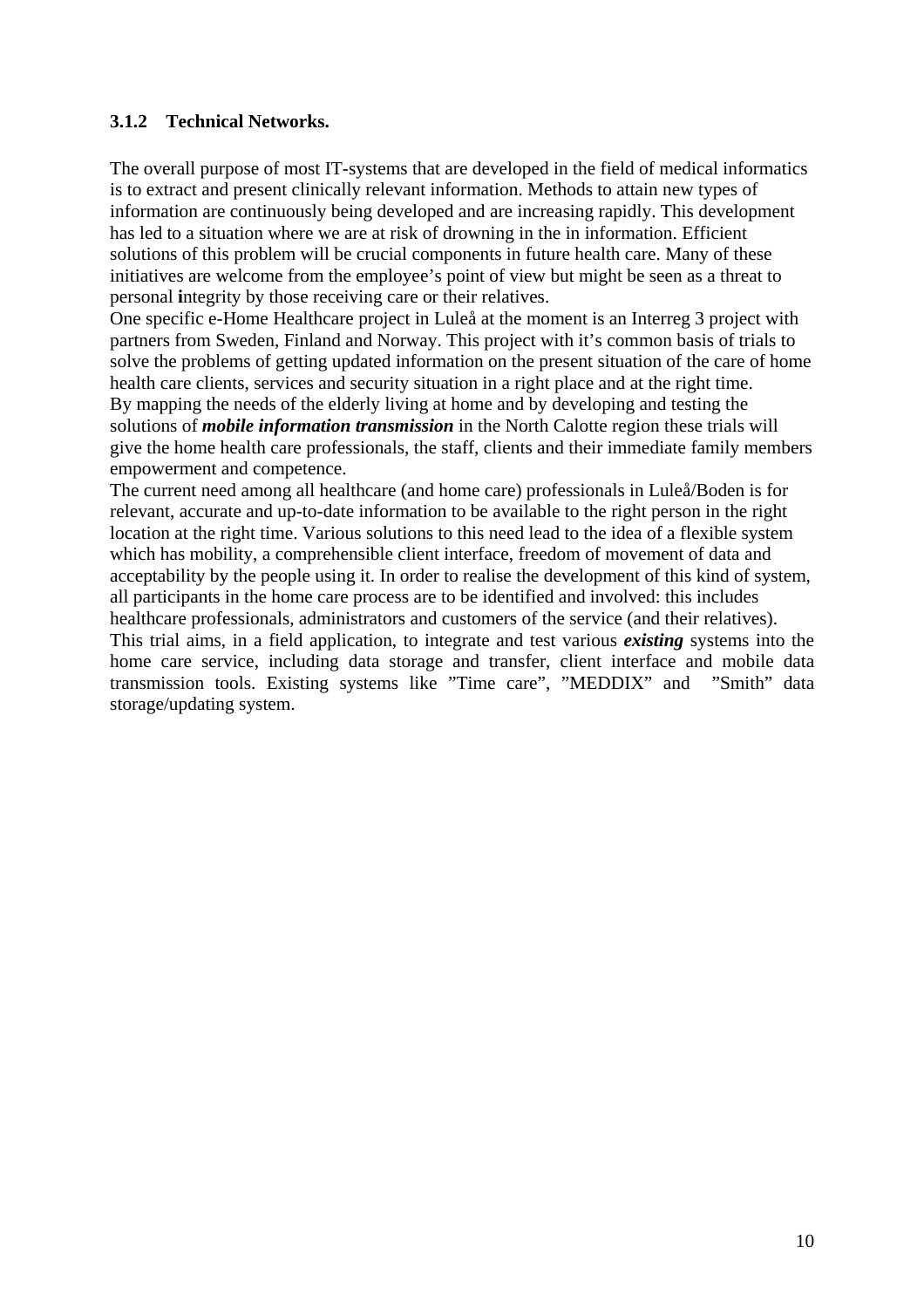#### <span id="page-10-0"></span>*3.2 BODØ NORWAY*

#### *"Networks for the Elderly in The Municipality of Bodø - a small research on current systems, procedures and organisations".*

In 2002 Norway had 475 000 people between 65-79 years. This will increase and has been stipulated to 780 000 in 2050. The next 50 years  $25 - 30\%$  of the Norwegian people will be pensioners. In Bodø …. persons are aged 65 years or older. To meet this challenges it is not enough to have a strong factual healthcare, we also need a stronger focus on preconditioned health service.

"Network" as a sub-project, focus on pre health service and the importance of social, cultural, professionals and personal networks in elderly care. The purpose is to meet the future wishes and demands from these age groups.

#### *The preconditioned health service in Bodö*

#### **3.2.1 Organizational and functional Network for/by elderly of today**

#### The Senior University of Bodø

The concept of a place of learning for older and mature citizen with more leisure time at their hands was born I France in 1972. This was followed by the creation of the International Association of U3A (The University of the Third Age). The idea spread throughout the world. In Scandinavia we can find U3A in Sweden, Denmark, Norway and Finland. In Norway the first Senior University started in Oslo in 1984. Today we have 42 Senior Universities in Norway.

The membership of this organization does not require for any academic qualifications, and none are given. The University is a place where people organize themselves to the purpose of learning and for social contact. To quote one of the founders of the movement, Peter Laslett, "Those who teach shall also learn, and those who learn shall also teach".

The Senior University in The Municipality of Bodø is a place where women and men from all walks of life, no longer in full-time gainful employment, generally from the mid-50s upwards, to meet likeminded members to expand their *knowledge*, share interests and acquire new skills. The interest of learning leads to new friendships based on new social experience. The Senior University therefore has an important *social dimension.* The ambition of this kind of networking is both lifelong learning for older people and to stimulate and personal resources as an added value.

The Senior University is an educational organization with charitable status. It is an ideal and non-political organization which purpose is to work for a better society for the generation of the elderly. The University in Bodø has 135 members. The functions of the organization are:

- Study groups, with and without teachers
- Social activities
- Cultural activities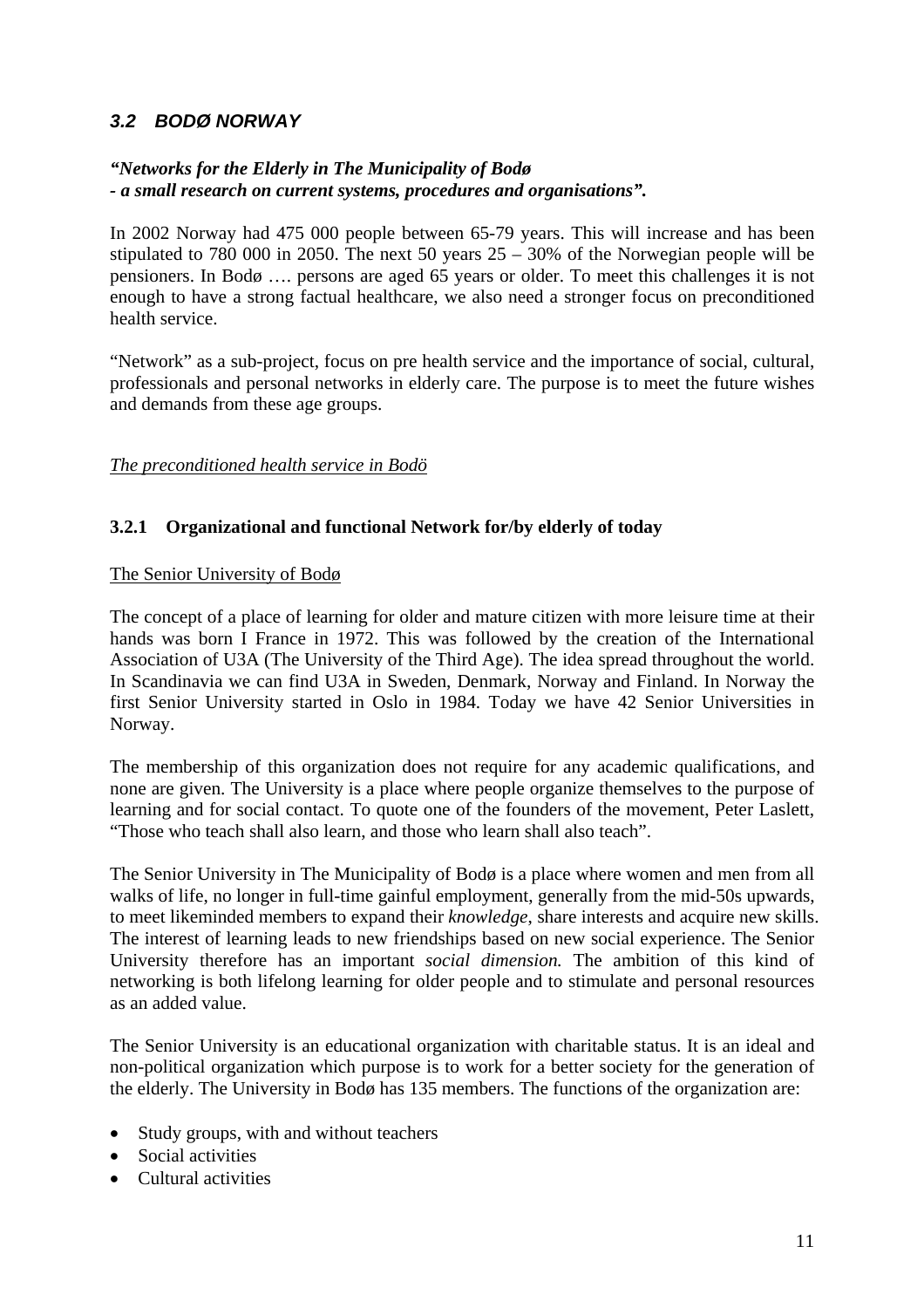- Lections
- Courses

All these activities are carried out on a completely voluntary and unpaid basis. The Senior University of Bodø is an autonomous self-help organization, whose individual activities are planned and undertaken according to the wishes of their members. The Municipality of Bodø, Bodø University College (BUC), and Tusenhjemmet Activity Centre play an important role in this work.

#### Tusenhjemmet Activity Senter

This centre is crucial to the preconditioned health service in Bodø, and of great importance for the social, cultural and professional and personal networks in elderly care. Tusenhjemmet offers rooms, computers, offices, telephones etc. to pensioners from the whole community.

Without this centre networking would be of great difficulty for i.e., for The Senior University and different pensioner associations. The centre also offers activities as concerts, teaching, lectures, café, hairdresser, handicraft activities etc. BBL Housing Service runs Tusenhjemmet, but the Municipality of Bodø is responsible for 75% of the costs.

#### Sport activities (Aktiv Hverdag)

The Municipality of Bodø offers a lot of networks related to every day physical activities for the elderly. Aktiv Hverdag is run by The Cultural Office (Kulturkontoret) of the Municipality, and offers different kind of sports every day. In Avisa Nordland, the local newspaper, you will find a presentation of these activities five days a week. This is an important and popular kind of networking, and it gives the elderly people an opportunity to both increasing their health and meeting other pensioners.

#### The Pensioners Associations

NPF is The National Organization of Pensioners in Norway, with approximately 150 000 members from 19 districts. The pensioners organizations are politically and religious independent, and open for all the pensioners. In The Municipality of Bodø we have 8 local pensioner associations registered. Besides there are a lot of occupational pensioner organizations, but they will not be paid attention at this stage of the project.

NPF is the only Organization for Pensioners in Norway with the possibility to influence politicians and decision-makers at the highest level. This kind of networks want to increase the quality of life for old people, by taking care of their social, economical and cultural interests. The activities are more or less the same all over the country:

- Social and cultural activities, like travels and sightseeing, concerts, sports, lectures etc.
- Give information to their members on important matters as pensions, health care, service for the elderly, taxes, important research, etc.
- Political activities.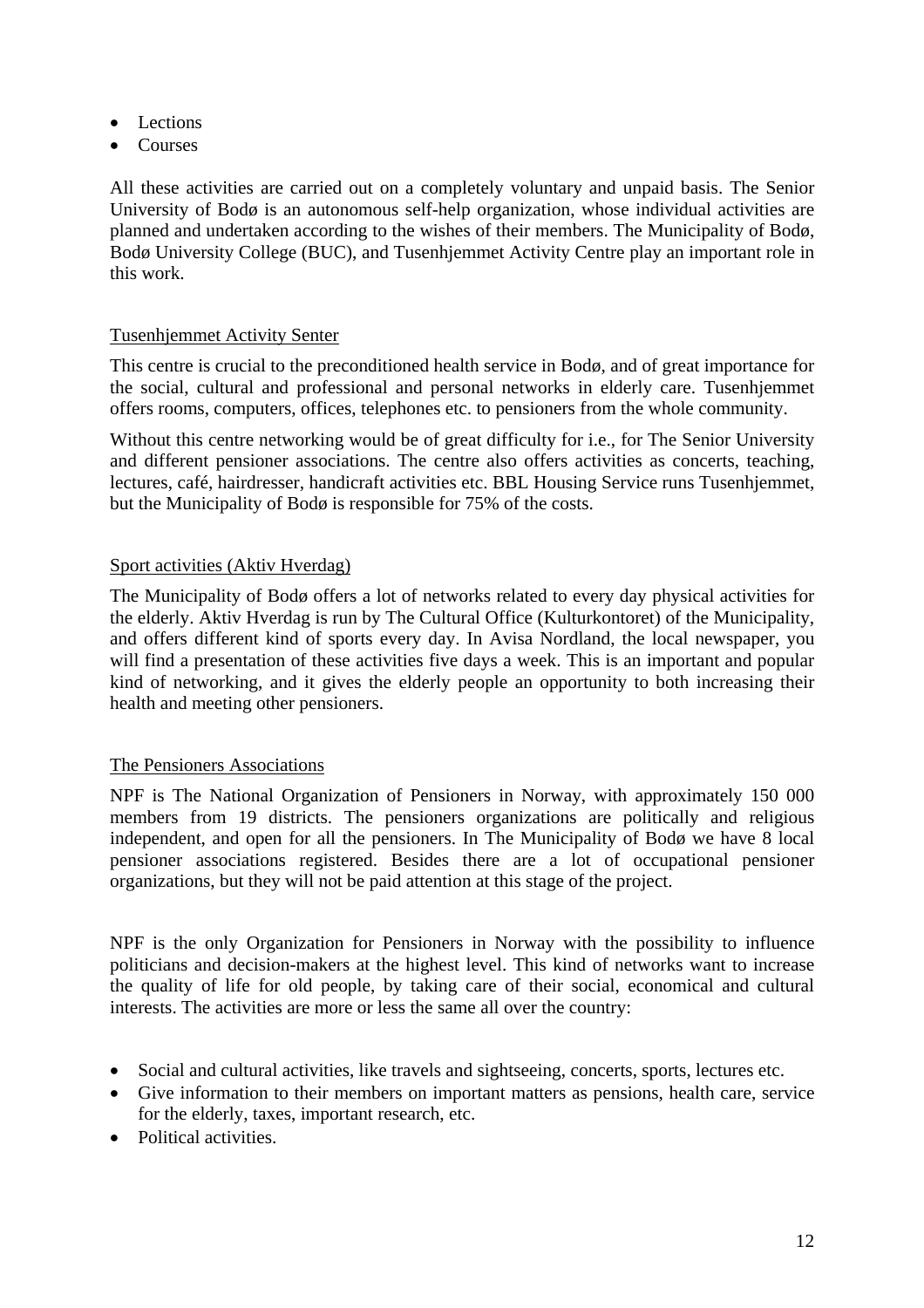#### <span id="page-12-0"></span>The Municipal Pensioners Advisory Councils

In the same way as Luleå The Municipality of Bodø has their own Advisory Council, with 7 members. This is a kind of network where some of the members are elected through the political organizations and others through the pensioner organizations. This kind of councils you will also find at a regional level in Norway. The Pensioners Advisory Council of Nordland has 7 members and works for the pensioner rights in the district where they belong. The purpose of these councils will be the same as in Luleå.

#### **Others**

- The Voluntary Central of Bodø
- Red Cross
- Sanitetsforeningen, a voluntary organization for women
- Religious network
- Other voluntary organizations

#### **3.2.2 Technical Networks**

A social network can be described as; *a number of people, with their own well formulated ideas, purposes and needs to share knowledge, engagement and time to perform*. The idea of networking is to meet the demands and wishes of elderly people in social, professionals and personal matters. In the same way the technical network will be of great importance to the elderly, because IT-knowledge is regarded as the infrastructure of trans-national and transcommunity communication.

The Seniornett is a meeting place for people from the mid-60s on the internet, and it is a part of the Norwegian Governments IT-Politics. The purpose of this technical association is to work for more seniors in The IKT-Society. www.seniornett.no offers a great deal of articles, interviews, pictures, information, shopping, links, The Senior Surf day, etc. to their members. The Seniornet has it own board, with 7 members who are elected for 2 years, and women must be represented with 40%.

The Seniornett has a lot of local clubs, and we will find a club in The Municipality of Bodø too. All members of the local clubs have to be members of The Seniornet of Norway. More information about how the local club in Bodø is organized and how it works, we will have to come back to later.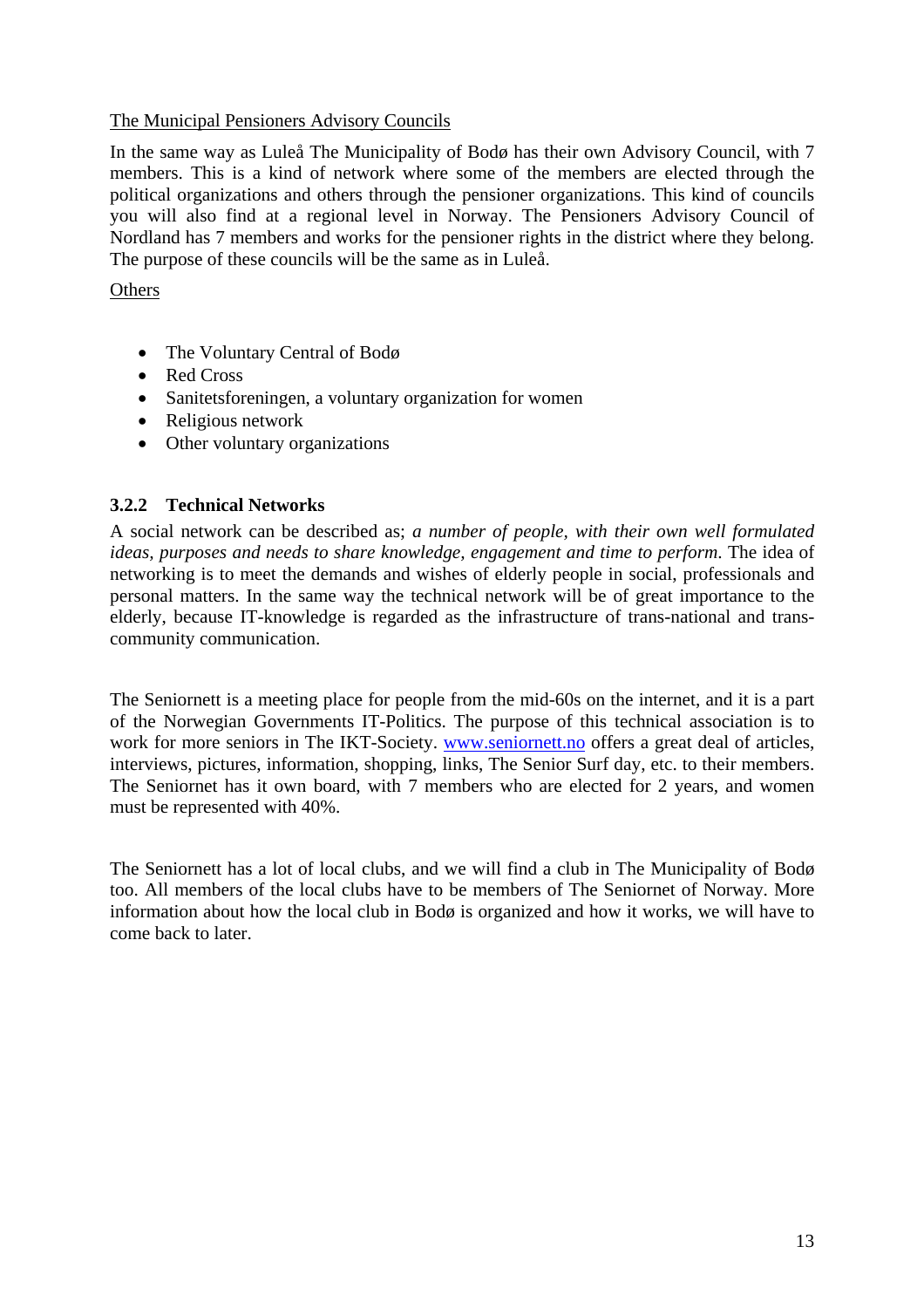### <span id="page-13-0"></span>*3.3 FØROYA KOMMUNUFELAG*

Faroe Island has gone through a development that in many ways is exceptional in the western world.

In a very short period, from after world war two until to day, the country has developed from a pre-industrial peasant community to a highly technological, fully industrialized and rationalized society. A development that in period of time only is in comparison by Greenland in the western world. People have changed their lifestyle completely, in just one or two generation. " It was like changing Shirts" says the faroes writer Heðin Brú ( 1958;259).

The old Society was symbolised by very strong informal networks, the family and the surrounding community.

The new society was symbolised by the state taking away"affairs" that formerly was regulated by the family and the community. Informal networks where replaced by more professional networks.

In German Sociologist Ferdinand Tonnis words, human relationship transformed from unions of *Gemeinshaft* to association of Gesellschaft*.* The three pillars of Gemeinschaft are kinship, neighborhood and friendship. Gesellschaft on the other hand, symbolizes according to Tonnis, the modern economic enterprise that resides in a network of legal and contractual relations. Tonnis meant that the western society moved from unions and kinship and friendship, to association based on rationality and calculation.[2](#page-13-1)

But in many ways the development of welfare institution in Faroe Island didn't follow the development of the society in general, and on the other hand the informal system of networks didn't disappear.

We have a situation sociologist calls "non-simultaneousness in society". We have social structures, lifestyles etc. that in reality belongs to days gone by.

Many sociologists, anthropologist etc. has called the Faroe Island for a unique social laboratory. You have a massive development in a very short time of period, and you have a small and very transparent community. This gives a unique opportunity to see the population's reaction and stately to meet changes in social and economic structures.

We will use this potential in our subproject. We will try to identify the existing networks among elderly in the community. We will identify the boundaries and the interaction between professional and personal networks in community. Examine which new more functional and inter personal relations may have been established, which other types of primary groups may have come into being, replacing those which prevailed in the old community.

#### **3.3.1 Organizational and functional Network for/by elderly of today**

<span id="page-13-1"></span>In Faroe Island lived 31-12-2002 47.704 people, of these 6338 or around 13 % was aged 65 and more. This age group 65 and more will increase the next 25 years. But the fertility rate in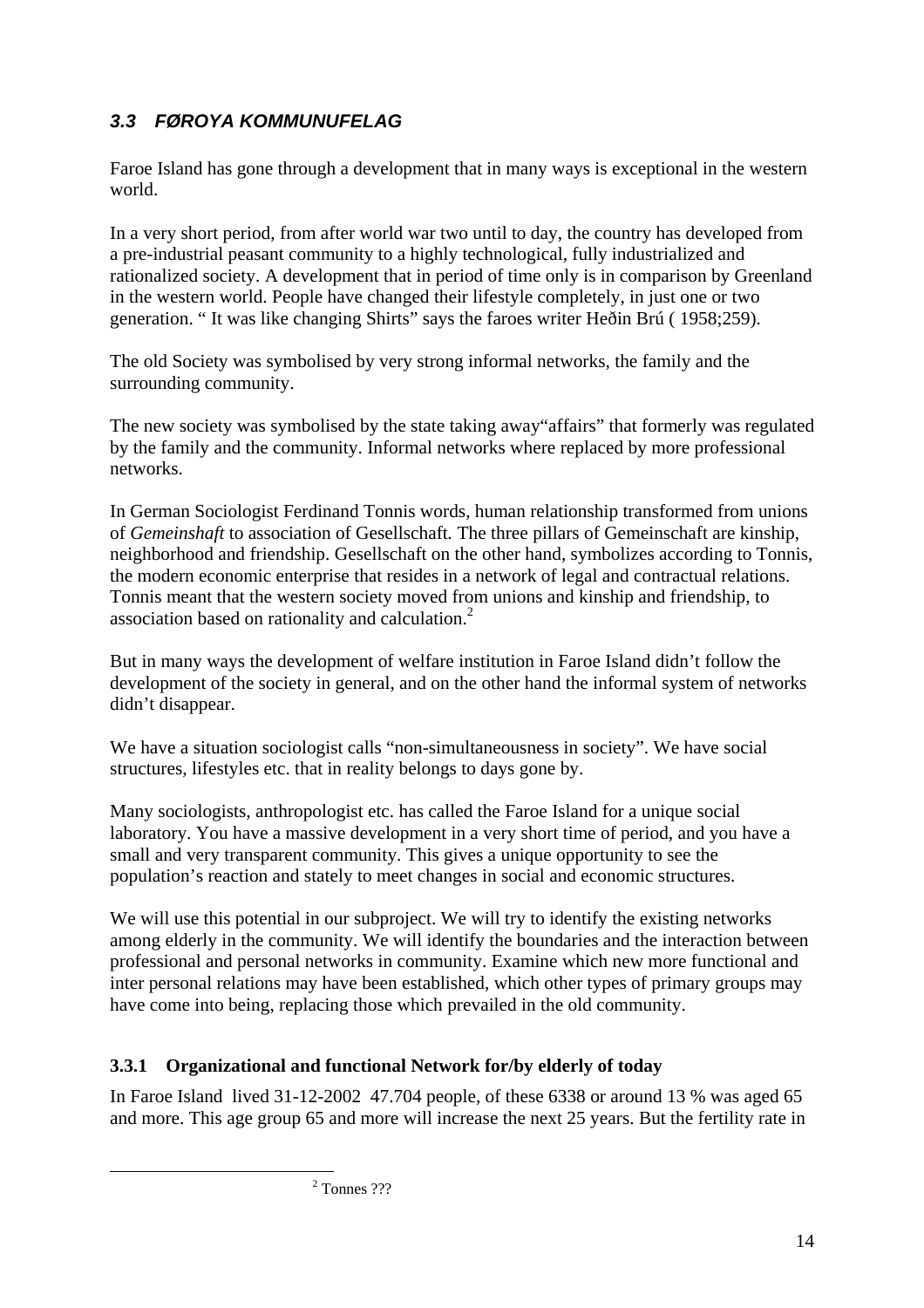the Faroes has been between 2,3 and 2,6. the last 25 years. This mean that it is not going to be any alarming changes in the age groups

| $AGE/YEAR$ 2002 2007 2012 2017 2022 2027 |                                                            |                                      |  |  |
|------------------------------------------|------------------------------------------------------------|--------------------------------------|--|--|
| $ 00-19$                                 | $ 14.625 15.079 14.669 14.803 15.273 15.900 $              |                                      |  |  |
| $ 20-64 $                                | $26.741 \, 28.365 \, 30.195 \, 31.220 \, 32.063 \, 32.434$ |                                      |  |  |
| 65 o.e.                                  |                                                            | 6.338 6.732 7.527 8.530 9.347 10.204 |  |  |
| Total                                    | 47.70450.17652.39254.55256.68258.537                       |                                      |  |  |

The group aged 65 and more, will increase from 13% to 17 % in year 2027.

#### Landsfelag Pensjónistanna ( LP)

LP is the national organization for the local pensioners organizations. LP is a politically and religiously independent organization. Members of the organization are 14 local pensioners organizations, and has total around 1200 members of the around 6000 persons over 65 in the Faroe Island, or 20 percent of the total population over 65.

The Purpose of LP is to work for the welfare of elderly. The organization has a direction of 5 persons. To support and advise the direction every local organization chooses a member into advising committee.

LP gets support from the government. In 2003 the support was 250.000 D.kr.

The organization organize ones a year a festival where all pensioners from local organizations comes together for one evening. The organization also arranges "elderly days" ones a year. Pensioners come together for one or two days. Professionals give information or lessons about health care, pensions etc.

Politicians are invited, and the minister of social welfare always makes a speech on this occasion.

LP publishes a newspaper informing the members about ongoing activities, and has articles about health and care issues.

#### The eldrely advisory counsel

The Minister of Health and Social Affairs elect a counsel to advice the ministry in question concerning elderly. The advisory council has 5 members. 4 of the members are chosen by the LP, and the last member is chosen by FKF.

The counsil has for some reason, not been active for the last 4 years.

#### Local pensioners organisations

There are as mentioned above 14 local pensioners organizations spread around the country. These organizations are more and less active.

Typical activities are traveling both national and international, concerts and cultural events. Weekly there is a typical cart evening, bingo etc.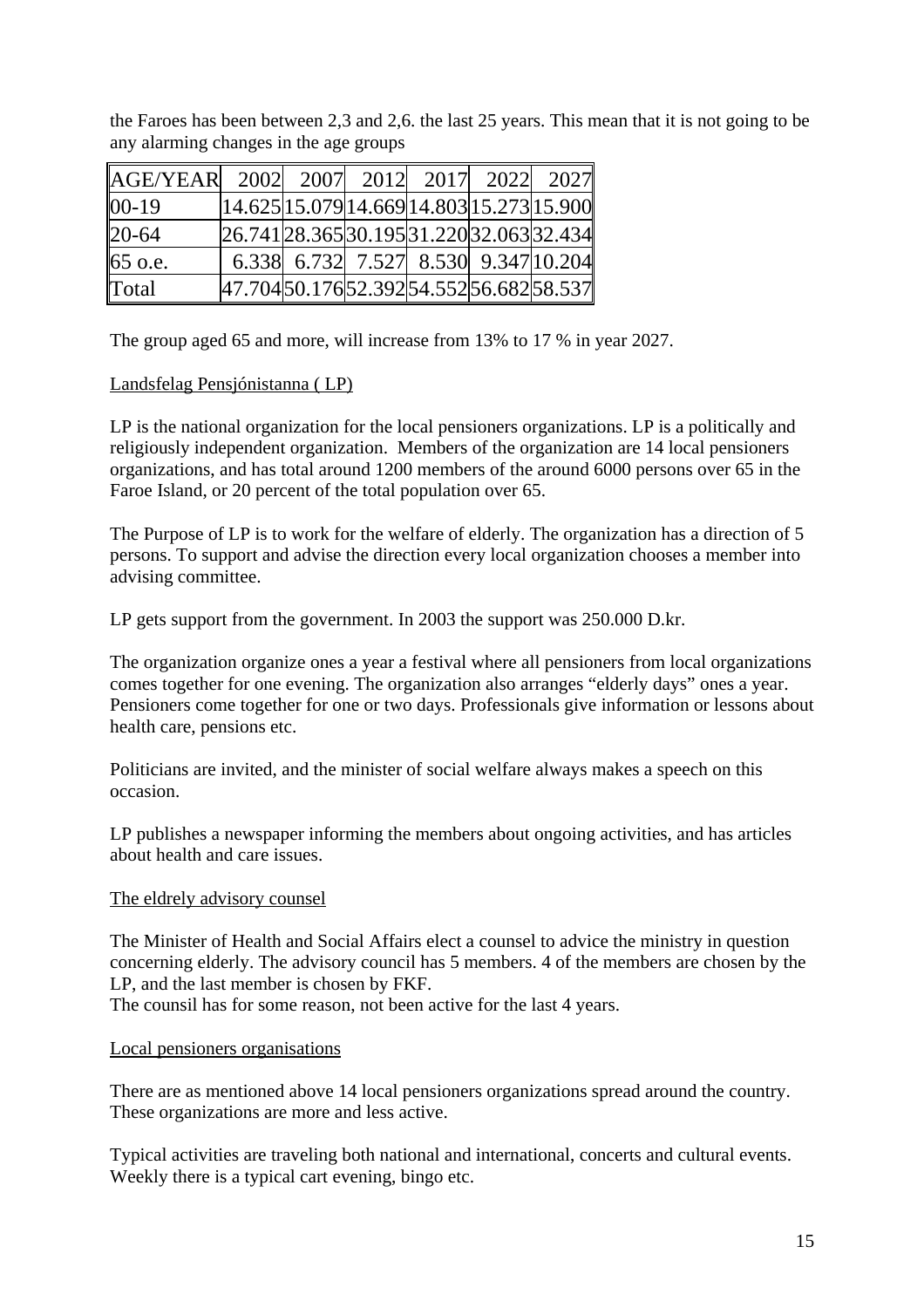Another activity is to visit other local pensioners organization.

All Local pensioners organizations are political and religiously independent.

#### Sport actvities

There are around 100 sport clubs in Faroe Island. Some of the gymnastic and swimming clubs has special teams for elderly, and Most sportclubs also have some kinds of oldboys or oldgirls team.

The sports clubs are in the same way as the municipality in the Faroe Island, organised in very small units. Almost evry village or island has its own sports club. Theese clubs are very important for most of the peoples everyday life, and identety in general. The clubs are important for the network in the municipality. Because of the size of clubs, most of the economy is based on voluntary work The support in the local community is massive, and many activity are connected to the clubs.

#### Education

The faroes Folk high school has evry winther a 2 weeks course for pensioners. The cost is 3.200 Dk. Kr. including a single room and meals.

The course is very popular, and there is a long waiting list every year.

#### Other organizations

There are many other organizations with associations directly or indirectly linked to activities for elderly people.

The strongest are perhaps the traditional folk dance organizations. These organizations are spread around the islands. People meet to dance especially during the winter. A big part of the people is middle aged or elderly.

Many religious organizations also have activities for groups of elderly. Both the church and other religious community have specially evenings or weekends where the elderly meet. Many of the elderly are also involved in charity work for religious organizations.

#### The public sphere

Besides the so-called Bourgeois public sphere which includes the authorities and others controlling institutions, there exist a popular public sphere. This sphere has to do with everyday life. In these fora, the members of the local community, in the widest sense of the word, meet to discuss and exchange views on subject of common interest.

The communication can go on in the village hall, during cultural evenings, birthdays, weddings etc.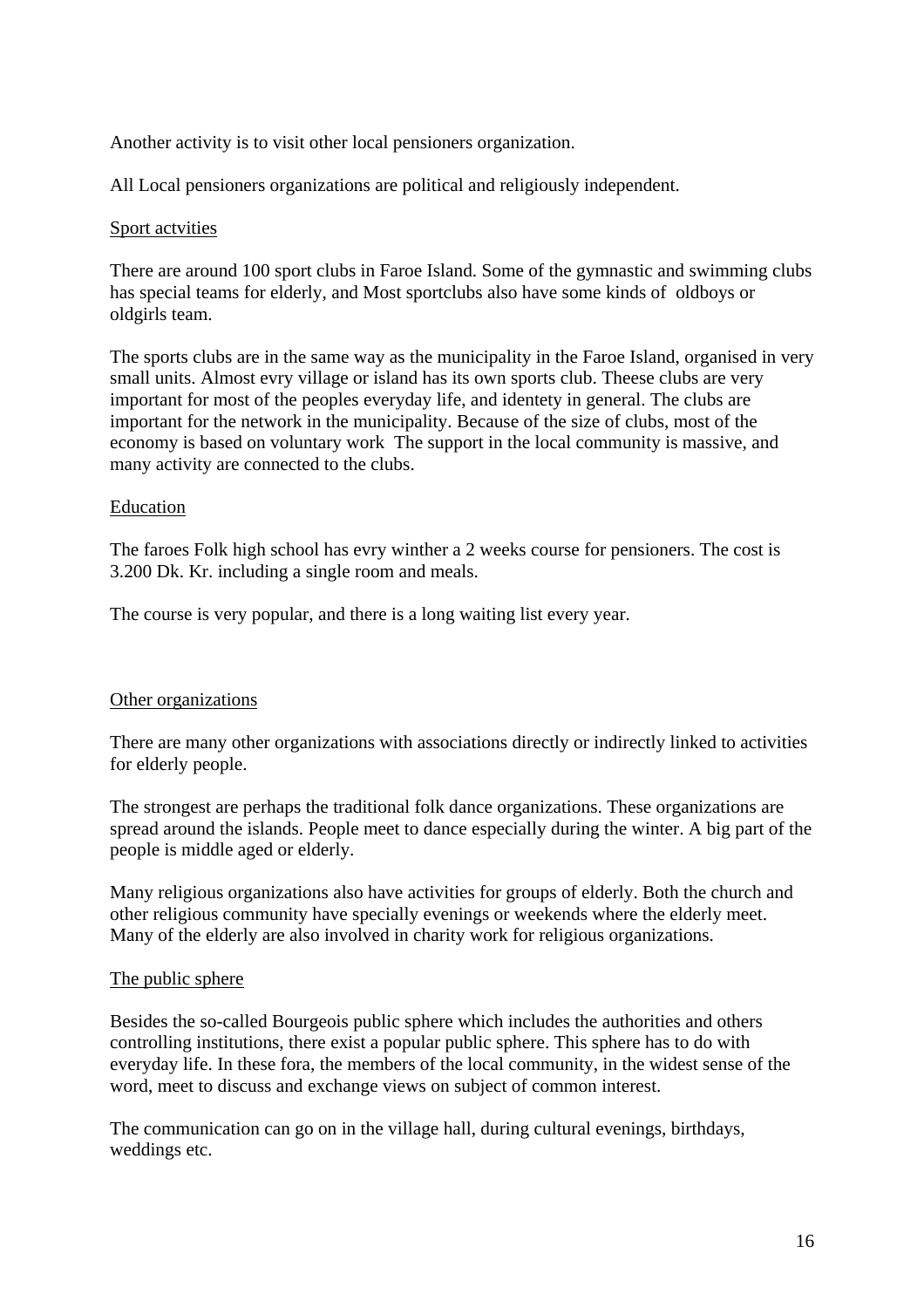<span id="page-16-0"></span>But in almost all villages there exists meeting places where people come together. Some of them are for both men and women, as in the village hall. But many is divided into men's and women's sphere. The men's meeting place can be at the harbor, in this sphere everyday events are discussed, the fishery, the weather forecast, politic etc. Informal decisions concerning the area are made, when to start communal work and have to arrange it etc.

In the women's sphere it is typical the privately organized and anonymous knitting clubs. These clubs are more concentrated on social issues.

The informal fora are perhaps of greater importance than the formal ones in this subproject.

Especially the form of communication in this sphere differs fundamentally from that of the Formal sphere. The form of communication is collective, and it is the collective itself, which is the producer, communicator and receiver in the process. In the popular cultural process of communication the entire process takes place within the collective itself. There is direct connection between transmitter and receiver who often changes roles during the process and all communication is based on direct feedback.

## **4 Discussions**

Relationships are critical to success; so often, knowing the right person to ask is as valuable as knowing the answer yourself, if not more so. The exchange of information and resources, on a casual basis like this reaps rewards just as much as the structured environments from active professional networking. Certain things are true about both personal and professional networking. It is essential to get into a networking frame of mind. That frame of mind is simply the desire to help others as much as possible.

 Personal networking is an excellent way to expand your circle of contacts, which also might lead to more business information contacts as well. Once that happens, networking has become a way of communicating- no longer a process that needs to be learned, but an avenue of effective communication.

The *social network* is very important for those that are facing changes in working life or family life. There is always a desire for "informal" meeting places and cultural activities that can help and activate people. To increase the quality of life for old people as well as for the community in whole we might need to get influences from other cultures to learn new ways to care for the elderly.

The biggest differences, regarding *social networking,* between Lulea, Bodo and the Faroe Islands is that in the Faroe Islands they still have kept their informality and creative networking in their society. Where in almost all villages there exist meeting places where people come together. In these forums, the members of the local community, in the widest sense of the word, meet to discuss and exchange views on subject of common interest.

In Bodö and Lulea things rely more on the "formal networking" such as pensioner's and other organisations that indeed support elderly people but play more on political and organisational belongings. There is also very little cross-functional networking between these organisations.